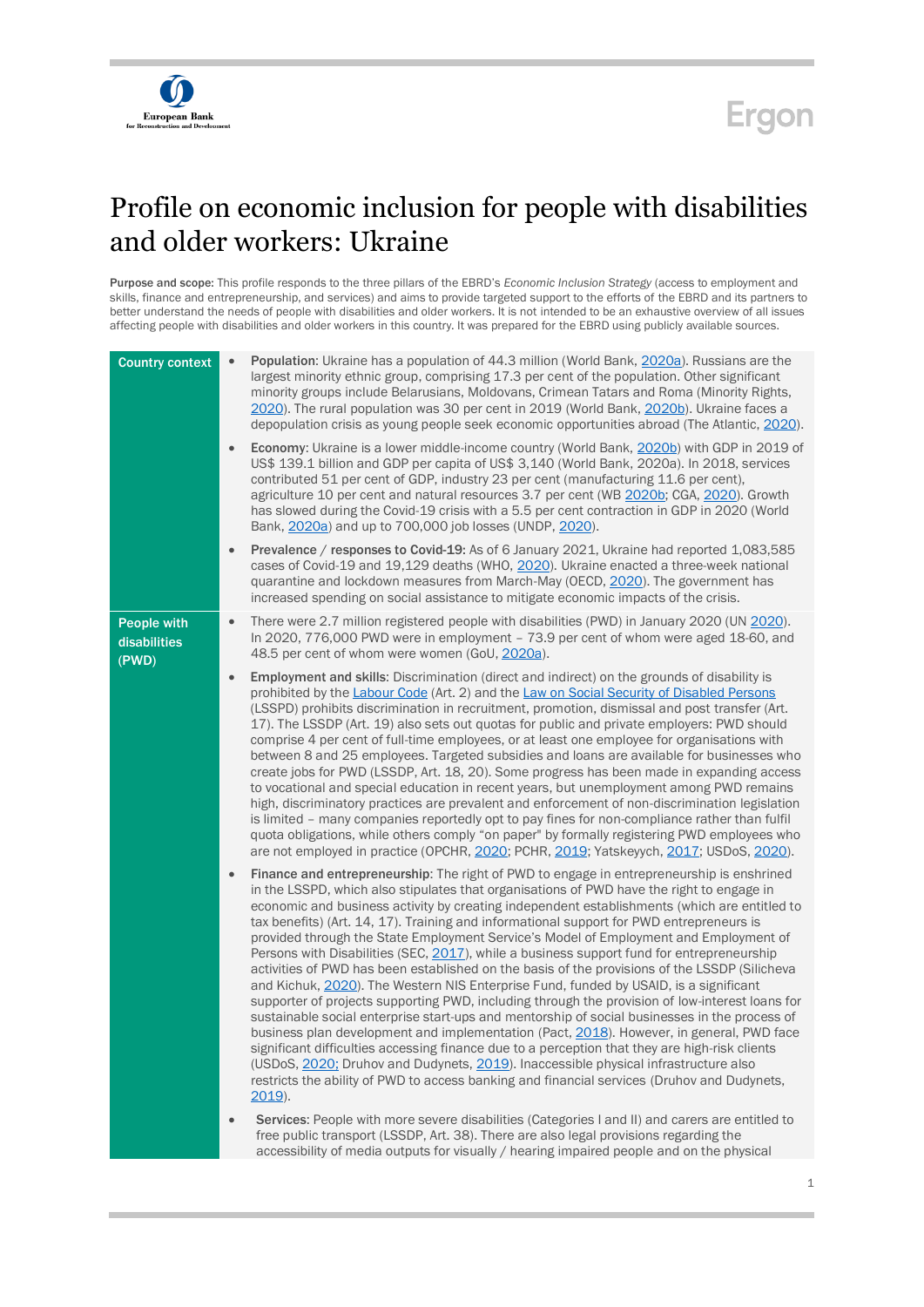

## Ergon

|                      | $\bullet$ | accessibility of buildings (LSDDP, Art. 23; GoU, 2020a). A National Action Plan for the<br>implementation of the Convention on the Rights of Persons with Disabilities (UNCRPD)<br>includes specific objectives to improve and monitor transport and ICT accessibility for PWD. A<br>permanent Working Group on Accessibility for Persons with Disabilities, Transport, and Road<br>Infrastructure was established in 2017 and includes disability NGOs (GoU, 2020a). However,<br>despite progress, much of the built environment remains inaccessible to PWD (OPCHR,<br>2019), while the Parliamentary Commissioner on Human Rights noted that access to ICT for<br>PWD is an "urgent" issue to be addressed, especially in rural areas (PCHR, 2020).<br>Covid-19: PWD were disproportionately affected by certain preventative measures enacted in                                                                                                                                                                                              |
|----------------------|-----------|---------------------------------------------------------------------------------------------------------------------------------------------------------------------------------------------------------------------------------------------------------------------------------------------------------------------------------------------------------------------------------------------------------------------------------------------------------------------------------------------------------------------------------------------------------------------------------------------------------------------------------------------------------------------------------------------------------------------------------------------------------------------------------------------------------------------------------------------------------------------------------------------------------------------------------------------------------------------------------------------------------------------------------------------------|
|                      |           | response to Covid-19, including the suspension of public transport and the introduction of<br>social distancing measures. Information about Covid-19 was not always accessible to PWD or<br>adequate for their needs. PWD are reported to have been put on unpaid leave or dismissed<br>during lockdown. Some PWD organisations reported that they received no government<br>support and, in some cases, had to suspend operations. During the March-May 2020<br>lockdown, the state supported PWD with a one-time cash transfer (to those receiving disability<br>allowances) and the distribution of food packages in many cities (UN, 2020).                                                                                                                                                                                                                                                                                                                                                                                                   |
| <b>Older workers</b> | $\bullet$ | Older workers (50-64) comprise around 27 per cent of the working-age population with a<br>labour force participation (LFP) rate of 53 per cent, compared to 83 per cent for 25-49 year-<br>olds (ILO, 2017). The population's age profile is increasing (Horbovyy et al, 2018). Age<br>discrimination (against people aged 50+) is the most prevalent form of discrimination in the<br>country, according to 2016 research (UNDP, 2017).                                                                                                                                                                                                                                                                                                                                                                                                                                                                                                                                                                                                          |
|                      | $\bullet$ | Employment and skills: Age discrimination is prohibited by the Law on Employment of the<br>Population (LEP) (Art. 11) and the Labour Code (Art 2). A quota of 5 per cent (or at least one<br>worker for organisations of between 8 and 20 people) applies to private and public sector<br>organisations for the employment of workers with fewer than 10 years before retirement (LEP,<br>Art 14). Policy priorities include increasing employment of people aged 55-64, improving the<br>legal framework against age discrimination (OHCHR n.d.) and providing lifelong learning<br>opportunities (Horbovyy et al, 2019). The State Employment Centre promotes measures to<br>counter age discrimination in advertisements, engages with businesses on employment of<br>older workers, and provides information on jobs tailored to the needs of workers of all ages<br>(SEC, 2020b). Despite lower LFP of workers aged 50-64 compared to 25-49 year olds, they<br>face slightly lower rates of unemployment (7.2 per cent vs. 9.4) (ILO, 2017). |
|                      | $\bullet$ | Finance and entrepreneurship: There are no legal provisions for the right of older workers<br>specifically to access finance and entrepreneurship, though the constitution (Art. 42) and LEP<br>(Art. 3) enshrine the right of all citizens to engage in entrepreneurship and business. The<br>National Human Rights Action Plan affirms support for entrepreneurship for the population as<br>a whole (President of Ukraine, 2015). Older people comprise a disproportionately large share<br>of Ukraine's internally-displaced persons (700,000 out of 1.4 million) so may benefit from<br>several entrepreneurship schemes targeting this group (UN CESCR, 2020; Pact, 2018).<br>Policies to promote financial literacy have focused on youth (Ministry of Finance, 2020).                                                                                                                                                                                                                                                                     |
|                      | $\bullet$ | Services: Older people stand to benefit from 2019 regulations regarding accessibility of<br>buildings for low-mobility groups and the National Transport Strategy 2030, which aims to<br>improve accessibility and quality of public transport. Older people are reported to be<br>particularly affected by mobility restrictions and inadequate transport infrastructure in conflict<br>areas (HRW, 2018). Limited internet access remains an issue for older people. Just 25 per<br>cent of people over 60 had internet access in 2017, compared to 86.4 per cent of 15-34 year<br>olds (Naumenkova et al, 2019). In recognition of the generational gap in ICT skills, the<br>Universities of the Third Age project has offered computer literacy training to students aged<br>over 50 (EU in Ukraine, 2018). The Digital Economy and Society Strategy for 2018-20 aims to<br>improve broadband access, digitise education and integrate ICT into areas including<br>transportation and infrastructure (Ukraine Digital News, 2018).           |
|                      | $\bullet$ | Covid-19: Older workers represent a significant proportion of informal workers (ILO, 2018)<br>who benefit from expanded eligibility for the Guaranteed Minimum Income unemployment<br>programme. There were also one-off cash payments for vulnerable pensioners, including<br>those still working (Gentilini et al, 2020). Job losses among older workers are comparable to<br>those experienced by the general population (UNDP, 2020; UKRSTAT, 2020a; 2020b).                                                                                                                                                                                                                                                                                                                                                                                                                                                                                                                                                                                  |